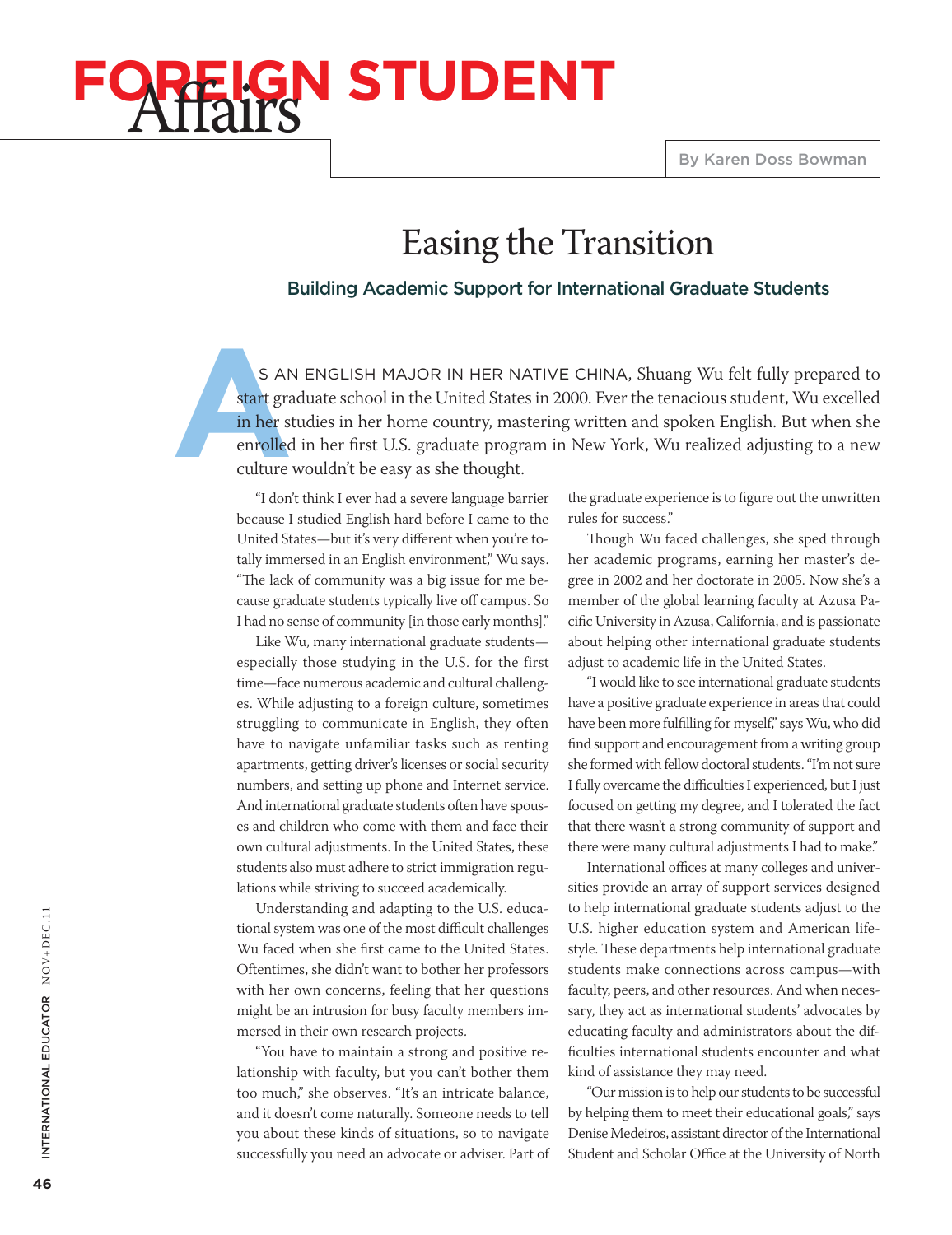

Carolina at Charlotte. "If that's not happening because they lack certain academic support at our institutions, then our mission is not complete, and we have some work to do. As advocates for international students, we need to know what's happening on our campuses and become engaged with

our academic partners to work toward high academic success for international students, as well as to promote a healthy, rich classroom learning environment for all students."

#### **Starting With Basics**

Though most graduate schools require a certain level of English proficiency for admission, speaking, and understanding English in the classroom setting or with native speakers is still a challenge for many international graduate students. Even if they excel in reading and speaking basic English, they may struggle to grasp nuances of the language, as well as slang and colloquialisms. As Wu says, "Having a good TOEFL score doesn't guarantee one's success in communication, let alone academic success in general."

At Rice University in Houston, the Office of International Students and Scholars sponsors free, weekly English and culture

William Perugini / shutterstock

**VILLIAM PERUGINI / SHUTTERSTOCH** 

**International offices at many colleges and universities provide an array of support services designed to help international graduate students adjust to the U.S. higher education system and American lifestyle.**

classes taught by volunteers from the local community—including one volunteer who has served the program for 17 years. The classes offered include English Idioms and Slang (a very popular choice), Beginning English Conversation, Advanced/ Intermediate Conversation, and Grammar

and Pronunciation. Family members of the international graduate students also are invited to take the classes.

"These volunteers are people who want to show hospitality to the international community," says Adria Baker, associate vice provost for international education and executive director of the Office of International Students and Scholars. The programs also provide important local connections "for graduate students who enjoy getting out and learning about the culture."

Most colleges and universities offer orientation programs for new international students—both graduate and undergraduate—at the start of the academic year, covering the basics of American life and culture, immigration requirements, and an introduction to the U.S. system of higher education. For graduate students, however, the programs often go into more detail about



*Study International Education*  with a leading provider of study abroad.



SIT's International Education Master of Arts *On-Campus or Low-Residency* 

*"I was hired in a full-time paid position working in study abroad immediately after classes ended, enabling me to start my career while completing my practicum."* JOAN PERRAULT

Marketing and Alumni Relations Manager Spanish Studies Abroad

### Learn more at **www.sit.edu 1-800-336-1616**

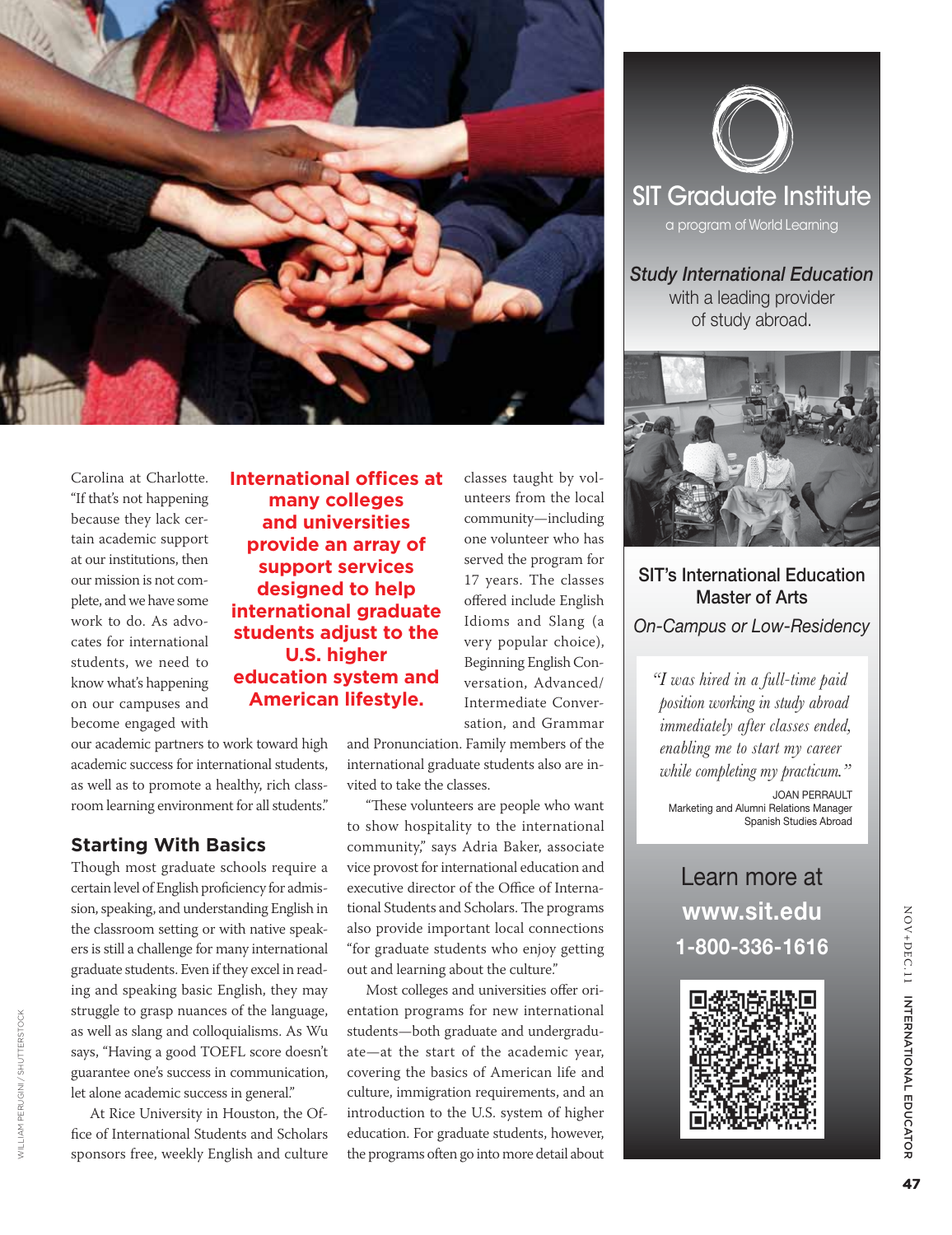topics such as research ethics, academic integrity and plagiarism, working as a teaching assistant (TA), and relating to supervisors. This is particularly important for international graduate students who are studying for the first time in the United States—international students who studied in the United States as undergraduates usually are accustomed to U.S. academic standards and practices.

Academic integrity can be a particularly challenging issue for international students at all levels who come from countries with different citation rules for research papers. In some countries, for example, it's not considered plagiarism to copy entire passages verbatim within a research paper. At Johns Hopkins University's Institute for Policy Studies, Carey Borkoski, assistant director of the graduate program in public policy, offers library sessions to help students with citation and reference issues, as well as pointing them to the university's writing center. Because the program's course load emphasizes writing, Borkoski established a tutoring program matching the department's best writers in their second year with first-year students.

"We encourage international students to pair up with domestic students so they get extra practice with editing," says Borkoski. "Sometimes the content may be good, but the students will have trouble with the language. Getting a domestic student to edit really helps."

#### **Training TAs**

Unlike their undergraduate counterparts, international graduate students tend to work more closely with faculty members as teaching (TAs) or research assistants. They may need more guidance about how to carry out their responsibilities than domestic students. Part of that guidance would include ensuring that international students understand some of the distinctive qualities of the U.S. education system, such as the participatory nature of the U.S. classroom. This could be an adjustment for international graduate students who are accustomed to a more passive learning environment.

"In the U.S., students are asked their opinions from a very early stage, and graduate students who don't know that might find

that the undergraduate students they are teaching are frustrated," says Carolyn Sorkin, director of international studies at Wesleyan University in Middletown, Connecticut. "Undergraduates in the U.S. are used to being asked their opinions, they're used to being asked to defend their views. [That could be a conflict] for international students who come from countries where the norm is rote memorization and taking down verbatim what the professor says [without discussion]."

#### **"Those who never quite acclimate but rather just get through their programs may earn their degrees in the end, but often miss some key components of their education that come from making connections with those from the host culture."**

Many universities offer specialized training for international TAs (ITAs). At Carleton University in Ottawa, Canada, for example, ITAs attend a special orientation during the first week of school that covers adapting to a new culture, a discussion of the Canadian classroom, relating to supervisors, and resources on campus. University staff members contact ITAs during the summer before they arrive on campus to assess their needs for language support. Those needing assistance may attend a supplementary series of training sessions designed specifically for TAs.

UNC Charlotte's International Instructor Language Support Program offers training for international TAs and consults with academic departments on dissertation-writing seminars. International students also are encouraged to participate in "Dissertation Boot Camp," at the university's Center for Graduate Life.

#### **Peer-to-Peer Support**

Like Wu, who started a writing group with peers in her doctoral program, many students find invaluable support working with their classmates. At JHU, Borkoski established a mentoring program three years ago that pairs incoming students with current students. They begin communicating months before the new students arrive on campus, discussing anything from academics at JHU to life in Baltimore. Though the service is open to all students, the idea grew out of the need to provide greater support for international students, who often don't even have the chance to visit campus before they arrive for their first day.

"The program is critically important, especially to international students as they are unfamiliar with U.S. culture and dayto-day requirements, such as housing and transportation," Borkoski says. "It seems to help with adjustment if they feel like they are part of a community. It also provides one-on-one attention from a second-year student, and my impression is that students really like knowing that there is a person assigned to help them acclimate and get settled with their U.S. studies."

At Rice, Baker works closely with the university's Graduate Student Association (GSA) to develop programs and services that are helpful to international graduate students. Though the GSA once comprised only domestic students, in recent years international students have become active participants, allowing better integration of U.S. and international students. Baker meets regularly with this group for feedback and to address concerns.

"The Graduate Student Association has a close partnership with our office," Baker says. "We work together on professional development programs as well as fun stuff. Our relationship with the graduate students and the leadership is very strong."

#### **Family Support**

When international graduate students come to the United States or Canada to study, many bring along spouses and families who typically have the same cultural adjustment needs. Spouses also may need assistance with immigration paperwork and work visas, as well as language support. Those with children may need guidance to find good, affordable childcare or to enroll children in local schools.

Janet Hulnick, director of international